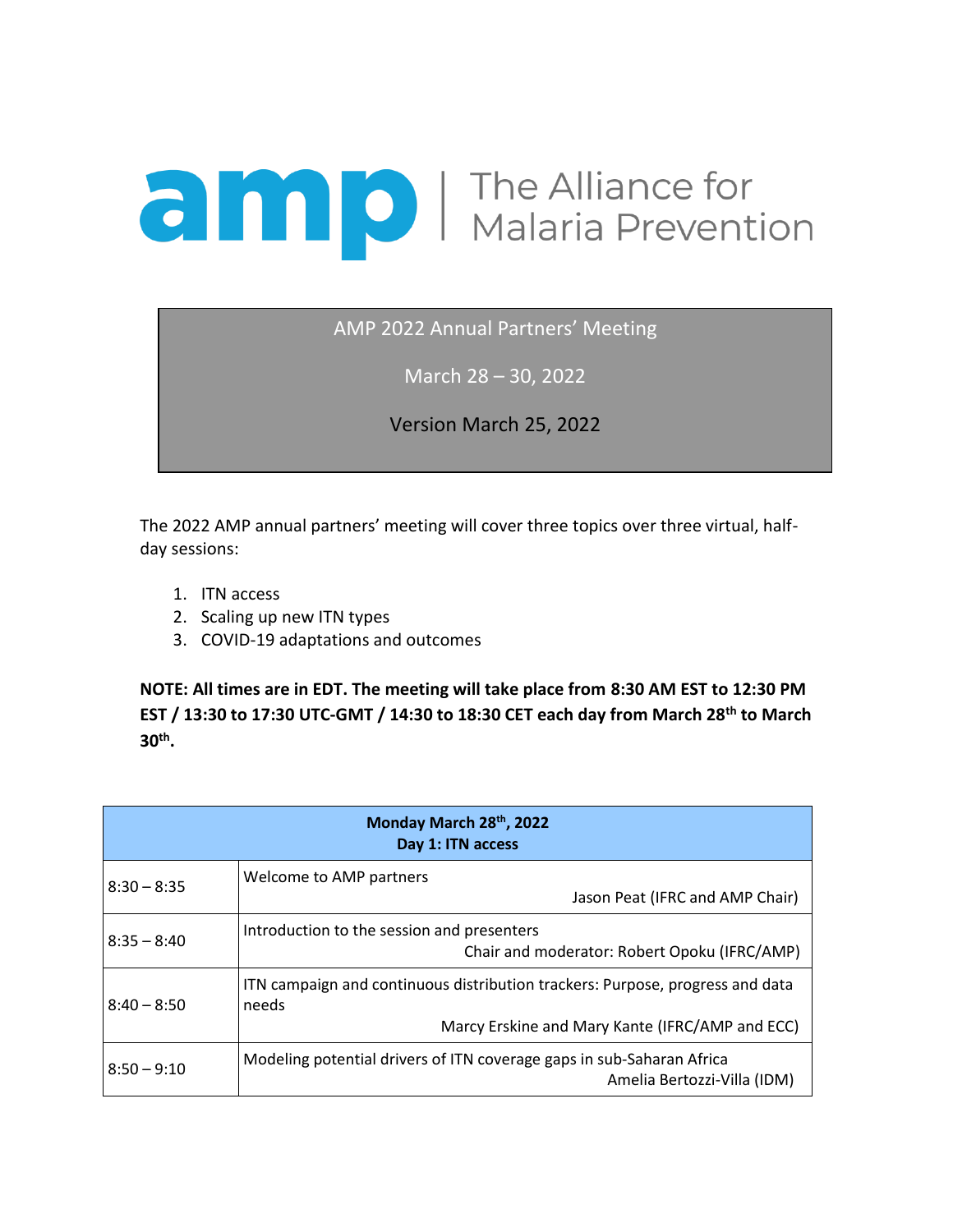| $9:10 - 9:30$   | ITN durability: Implications for ITN access<br>Hannah Koenker (Tropical Health)                                                                             |
|-----------------|-------------------------------------------------------------------------------------------------------------------------------------------------------------|
| $9:30 - 9:50$   | Question and answer                                                                                                                                         |
| $9:50 - 10:00$  | <b>Break</b>                                                                                                                                                |
| $10:00 - 10:20$ | Vaccination campaigns: Digital health information priorities<br>Carine Gachen (GAVI)                                                                        |
| $10:20 - 10:40$ | Digital microplanning: Improving population estimates and ensuring access for<br>improved campaign outcomes<br>Chris Jung, Ravi Shankar, Daniel Obare (WHO) |
| $10:40 - 10:55$ | Discussion                                                                                                                                                  |
| $10:55 - 11:05$ | <b>Break</b>                                                                                                                                                |
| $11:05 - 11:25$ | Distribution of ITNs in a context of population displacement: Ituri Province, DRC<br>Eric Mukomena (PNLP)                                                   |
| $11:25 - 11:45$ | Improving prevention by understanding population mobility and displacement<br>using mobile operator data<br>Linus Bengtsson (Flowminder)                    |
| $11:45 - 12:00$ | <b>Discussion</b>                                                                                                                                           |
| $12:00 - 12:15$ | PBO net deep dive, market landscape and short-term forecast for ITNs<br>Eliza Walwyn-Jones (CHAI)                                                           |
| $12:15 - 12:25$ | <b>Discussion</b>                                                                                                                                           |
| $12:25 - 12:30$ | Wrap up of day 1                                                                                                                                            |

| Tuesday March 29th, 2022<br>Day 2: Scaling up new ITN types |                                                                                                |  |
|-------------------------------------------------------------|------------------------------------------------------------------------------------------------|--|
| $8:30 - 8:40$                                               | Introduction to the session and presenters<br>Chair and moderator: Joe Wagman (PATH)           |  |
| $8:40 - 9:00$                                               | Mozambique: New Nets Project pilot evaluation interim results<br>Dr. Baltazar Candrinho (NMCP) |  |
| $9:00 - 9:20$                                               | Burkina Faso: New Nets Project pilot evaluation interim results<br>Dr. Adama Gansané (CNRFP)   |  |
| $9:20 - 9:45$                                               | <b>Discussion</b>                                                                              |  |
| $9:45 - 9:55$                                               | <b>Break</b>                                                                                   |  |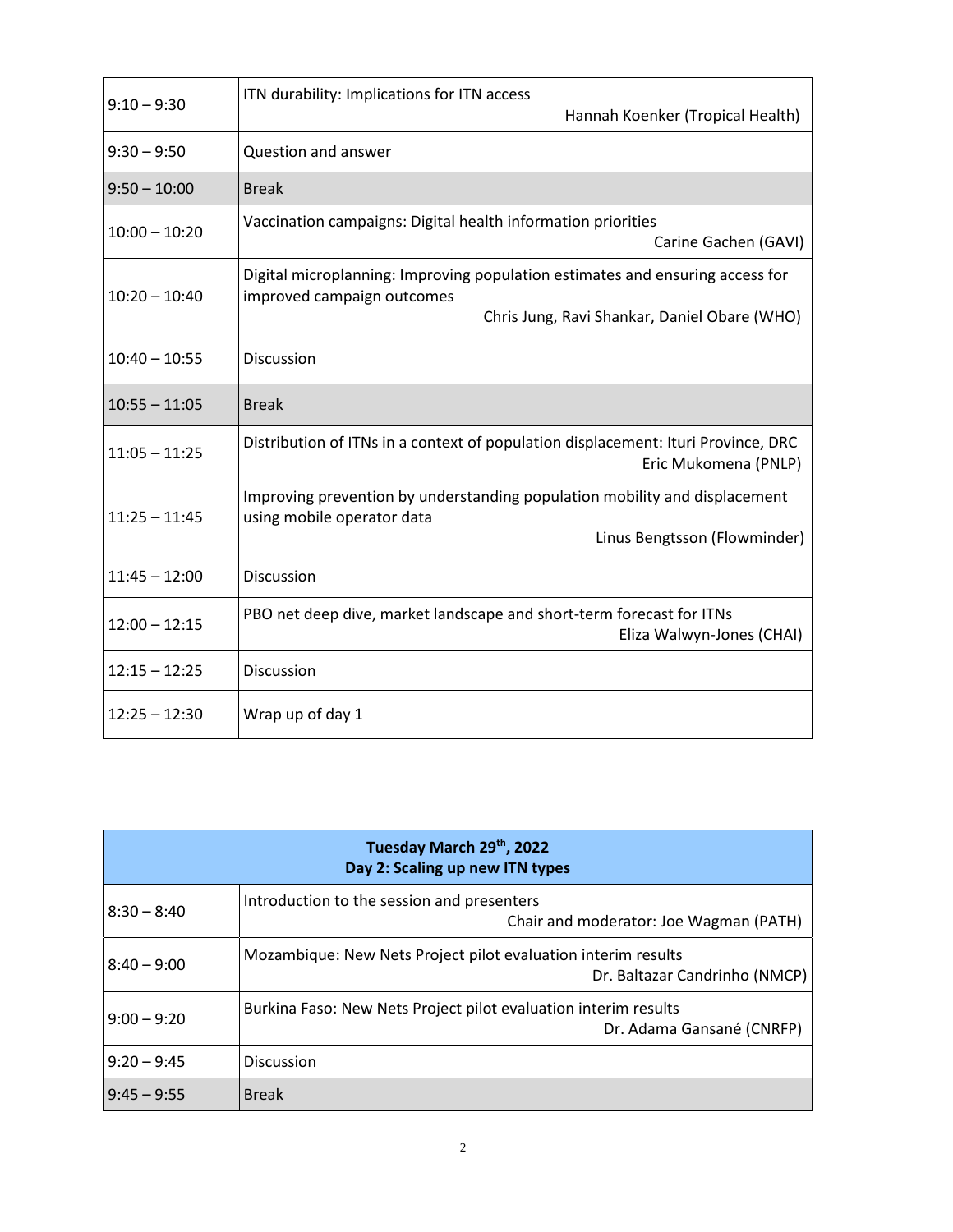| $9:55 - 10:15$  | Effectiveness of three types of Dual AI ITNs compared to pyrethroid LLINs: A<br>four-arm, cluster-randomized trial<br>Jacklin Mosha (National Institute for Medical Research)<br>Nancy Matowo (LSHTM) |
|-----------------|-------------------------------------------------------------------------------------------------------------------------------------------------------------------------------------------------------|
| $10:15 - 10:35$ | Considerations for deployment of different ITN types<br>Lilia Gerberg (US-PMI), Htin Kyaw Thu and Julian Austin (AMF)                                                                                 |
| $10:35 - 10:55$ | <b>Discussion</b>                                                                                                                                                                                     |
| $10:55 - 11:05$ | <b>Break</b>                                                                                                                                                                                          |
| $11:05 - 11:25$ | Crisis management post-ITN distribution<br>Dr. Mea Antoine Tanoh (NMCP)                                                                                                                               |
| $11:25 - 11:45$ | Distributing different types of nets, from quantification to end user: The<br>experience of Ghana<br>Christian Atta-Obeng (NMCP)                                                                      |
| $11:45 - 12:00$ | <b>Discussion</b>                                                                                                                                                                                     |
| $12:00 - 12:15$ | Raising the floor on nets: Updates from a convening on ITN quality and<br>performance<br>Eddie Thomsen (LSTM)                                                                                         |
| $12:15 - 12:25$ | <b>Discussion</b>                                                                                                                                                                                     |
| $12:25 - 12:30$ | Wrap up of day 2                                                                                                                                                                                      |

| Wednesday March 30th, 2022<br>Day 3: COVID-19 adaptations and distribution outcomes |                                                                                                                                           |  |
|-------------------------------------------------------------------------------------|-------------------------------------------------------------------------------------------------------------------------------------------|--|
| $8:30 - 8:40$                                                                       | Introduction to the session and presenters<br>Chair and moderator: Suzanne Van Hulle (CRS)                                                |  |
| $8:40 - 9:00$                                                                       | Upstream issues: Supply chain situation and outlook for 2022<br>Clarisse Morris (Global Fund), Julian Austin (AMF), Chris Warren (US-PMI) |  |
| $9:00 - 9:20$                                                                       | Madagascar: Model for local resource mobilization<br>Saraha Rabeherisoa (NMCP)                                                            |  |
| $9:20 - 9:40$                                                                       | <b>Discussion</b>                                                                                                                         |  |
| $9:40 - 9:50$                                                                       | <b>Break</b>                                                                                                                              |  |
| $9:50 - 10:10$                                                                      | Mozambique: Innovative waste management efforts<br>Luis Ismael (NMCP)                                                                     |  |
| $10:10 - 10:30$                                                                     | Liberia: Addressing COVID-19 related rumours – Challenges and<br>recommendations                                                          |  |
|                                                                                     | D. Levi Hinneh (NMCP)                                                                                                                     |  |